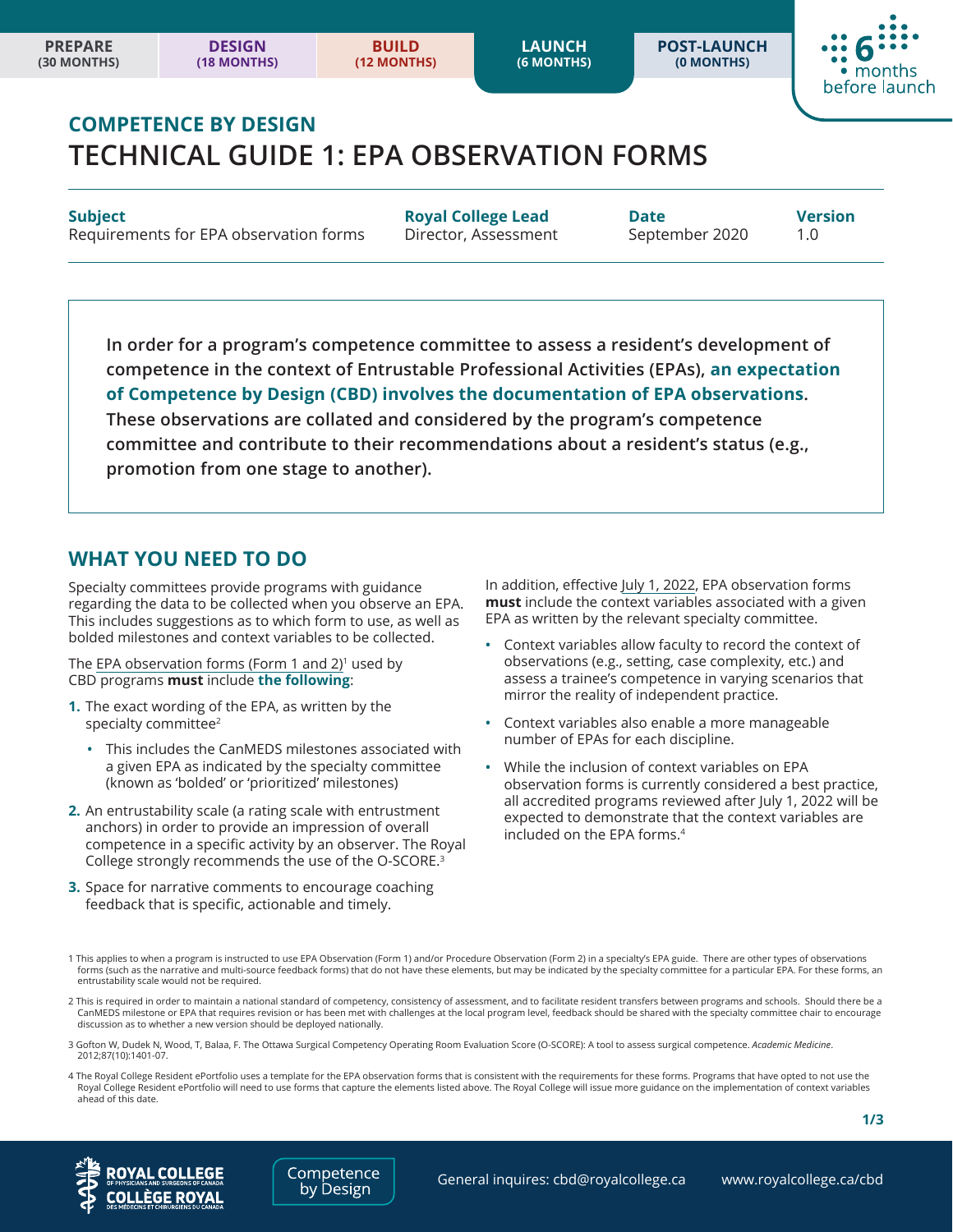**LAUNCH (6 MONTHS)** **POST-LAUNCH (0 MONTHS)**



#### **WHERE THERE'S FLEXIBILITY**

Entrustability scales:

- **•** Programs may utilize any rating scale with entrustment anchors that is most suitable to their needs. The Royal College recommends the [Ottawa Surgical Competency](https://journals.lww.com/academicmedicine/Pages/articleviewer.aspx?year=2012&issue=10000&article=00024&type=Fulltext)  [Operating Room Evaluation \[O-SCORE\]'](https://journals.lww.com/academicmedicine/Pages/articleviewer.aspx?year=2012&issue=10000&article=00024&type=Fulltext)s entrustment anchors, as this is currently the only scale with validity evidence, but there are other scales that may be used. Further, local programs or schools do not need to use a '5-point' scale, but they must use some version of an entrustability scale that can indicate a resident's level of independence on a developmental arc. Use of a 5-point scale may facilitate discussions and transfers between Faculties of Medicine.
- **•** The use of an entrustability scale that is not the O-SCORE will not be perceived as a weakness by accreditation surveyors provided the alternate scale facilitates the appropriate assessment conversations as intended by CBD.

Rating of bolded CanMEDS milestones associated with an EPA:

**•** While it is important that bolded CanMEDS milestones are visible on the EPA observation form to provide a scaffold for coaching and assessment, it is not the expectation of the Royal College that each milestone be scored (CanMEDS milestones prioritized by a specialty committee are intended to implicitly guide coaching and observation). It is acceptable to have a single scale on the form for the EPA as a whole.

Other observation forms and tools:

- **•** *To collect information on EPAs*
	- Programs can elect to include other observation tools in addition to the standard CBD observation templates.
	- Alternate tools for assessment may not have clear alignment with the EPAs. For this reason, programs that opt to use another tool for the purposes of collecting information on an EPA are required to identify how the collected information links to the identified EPA(s).
- **•** *To collect information on other types of observations* For observations that do not focus on an EPA, programs may opt to use any form that they find suitable.

### **TIP FOR ACCREDITATION**

In order to ensure that all observation and assessment templates used by a program are aligned with the requirements of the Royal College, all forms used by the program are required to be listed in the CanAMS (Accreditation Management System) for review by the specialty committee and surveyors. In addition, where the assessment tool(s) identified in the curriculum plan differ(s) from the Royal College CBD suite of assessment tools, the alternate observation forms and tools must be uploaded for review.

To read more about the general standards of accreditation, you may refer to the [CanERA website](www.canera.ca/canrac/home-e).

#### **What is a prioritized or "bolded" CanMEDS milestone?**

As part of CBD design, specialty committees will identify and/or write CanMEDS milestones that describe the skillset required to perform a specific professional activity, or EPA. These milestones inform curriculum design and development. The specialty committees select a small number (typically less than 8) of these milestones to focus the resident/supervisor interaction during EPA observation on the key aspects of that task and to prompt feedback. The bolded or prioritized CanMEDS milestones are the only milestones that must appear on the EPA.





**2/3**